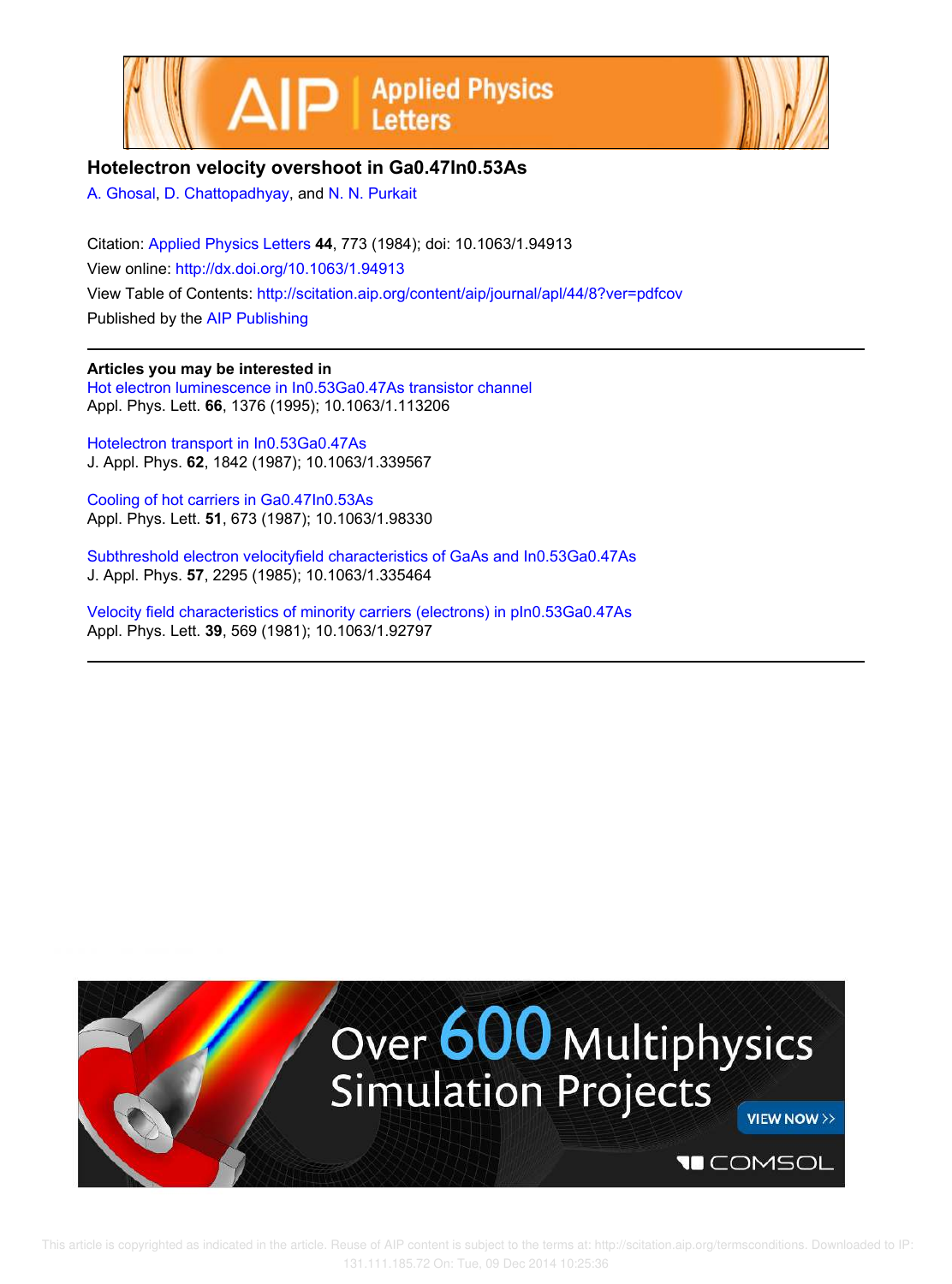## Hot-electron velocity overshoot in Ga<sub>0.47</sub> In<sub>0.53</sub> As

A. Ghosal, D. Chattopadhyay, and N. N. Purkait *Institute of Radio Physics and Electronics,* 92, *Acharya Prafulla Chandra Road, Calcutta University, Calcutta-7oo* 009, *India* 

(Received 13 October 1983; accepted for publication 31 January 1984)

Velocity overshoot phenomena in  $Ga_{0.47}$   $In_{0.53}$  As to the application of uniform electric fields are investigated using recent values of the material parameters. The effects of the ambient temperature and of the doping concentration are studied. The material is found to yield peak drift velocities larger than those in GaAs. The values of the peak velocity are greater for short lengths of the active region, low impurity concentration, and low ambient temperatures.

PACS numbers:  $72.30. + q$ ,  $72.20$ , Ht,  $61.70$ . Wp

Hot-electron velocity overshoot in semiconductors has received considerable attention in recent years in connection with high-frequency submicron devices. $1-3$  While most of the work in this direction has been confined to GaAs, the promising material  $Ga_{0.47}$   $In_{0.53}$  As remains ignored except for a brief report.<sup>4</sup> The parameters of the alloy semiconductor are now known fairly accurately, and it seems timely to study in some detail the transient response of hot electrons in the material. We report here calculations of velocity overshoot in  $Ga_{0.47}$  In<sub>0.53</sub> As at lattice temperatures of 300 and 77 K for applied fields in the range  $10-20$  kV/cm. A pure material and an impure material with a doping concentration of  $3 \times 10^{17}$  cm<sup>-3</sup> are considered. The calculated results are used to obtain favorable conditions for a high average drift velocity in a submicron device, and are compared with those for GaAs.

We consider a uniform semiconductor material subjected to a steady electric field. The nonsteady state or the transient response of hot electrons can be studied either by solving the moment equations based on a displaced Maxwellian distribution function or by using the ensemble Monte Carlo method.<sup>1</sup> The displaced Maxwellian approach is exact when electron-electron scattering is predominant in energy and momentum exchanges. The minimum electron concentration required for such predominance<sup>5</sup> is about  $10^{16}$  cm<sup>-3</sup>. Even when electron-electron scattering is not so predominant the displaced Maxwellian method yields transient response results for GaAs comparing well with those of the ensemble Monte Carlo technique.<sup>1,3</sup> The equilibrated velocity results for GaAs and GaInAs, calculated by the two methods, also agree reasonably well with each other and with experimental data.<sup>6,7</sup> The displaced Maxwellian method is simpler and is free from statistical fluctuations; it takes less computing time, and is particularly advantageous when conditions of the problem or the parameters are to be varied. The calculations reported here are obtained on the basis of a displaced Maxwellian distribution function.

TABLE I. Several material parameters of  $Ga_{0.47}$  In<sub>0.53</sub> As used in the calculations.

| Effective mass $(m^*)$                                                 | $0.042m_0$          |
|------------------------------------------------------------------------|---------------------|
| $\Gamma$ - <i>L</i> valley separation ( $\Delta_{\Gamma}$ )            | 0.55eV              |
| $\Gamma$ - <i>L</i> intervalley deformation potential ( $D_{\Gamma}$ ) | $7\times10^8$ eV/cm |
| Alloy scattering potential $(\Delta U)$                                | 0.42 eV             |
| Acoustic deformation potential $(\mathcal{E})$                         | 9eV                 |

 $Ga_{0.47}$  In<sub>0.53</sub> As is a direct-gap semiconductor with  $\Gamma$ , L, X ordering of the conduction-band minima. Polar optic, acoustic, alloy, intervalley, and ionized impurity modes of scattering are considered here. Several important material parameters related to the  $\Gamma$  valley and now known with better accuracy than that when the previous calculations were reported,<sup>4</sup> are shown in Table I. In particular, the values of  $\Delta_{\Gamma L}$  and  $\Delta U$  are taken from Refs. 8 and 9. The value of  $D_{\Gamma L}$ , given in Table I, has been found for GaAs from optical studies of relaxation times.<sup>10</sup> As  $D_{LL}$  for other compounds are not definitively known but are expected to be of similar magnitude, the use of the same value for GaInAs appears reasonable. The other material parameters are taken from a recent review by Littlejohn *et al.*<sup>11</sup> A discussion of the reasonableness of these parameters is also included in Ref. 11.

The electric field is assumed to be switched on at time  $t = 0$ . The drift velocity of the electrons  $v(t)$  as a function of time is first found. The average drift velocity over a distance

*d* is then determined from the relationship  
\n
$$
\bar{v} = \frac{d}{t} = \frac{1}{t} \int_0^t v(t')dt',
$$
\n(1)

where  $t$  is the transit time for the distance  $d$ .



FIG. 1. Drift velocity vs time for an applied field of 20 kV/cm. The solid curves give the calculated values for GalnAs without ionized impurity scattering; the dashed curves give the same considering ionized impurity scattering for a doping concentration of  $3 \times 10^{17}$  cm<sup>-3</sup>. The dotted curve gives the values for GaAs at 77 K and a doping concentration of  $3 \times 10^{17}$  cm<sup>-</sup> •

773 Appl. Phys. Lett. **44** (8). 15 April 1984 0003-6951/84/080773-02\$01.00 @ 1984 American Institute of Physics 773